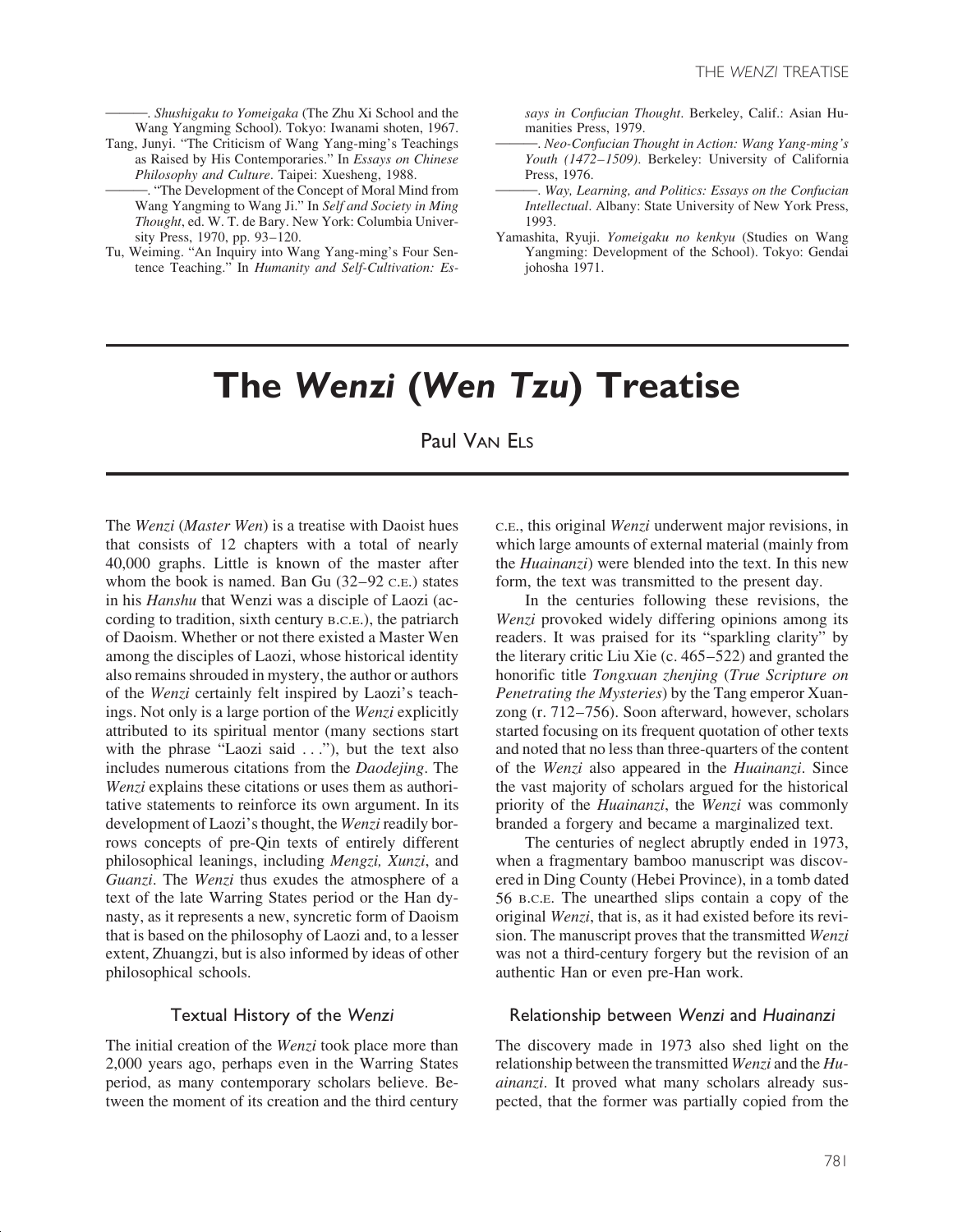latter. However, despite a striking mutual correspondence of phrases and even full paragraphs, the *Wenzi* is markedly different from the *Huainanzi*. The *Wenzi* contains original material not found in the *Huainanzi*; what is more, its editors carefully selected those passages from the *Huainanzi* that they deemed suitable for inclusion. Five chapters of *Huainanzi* were thus left untouched. Also, material from *Huainanzi* selected for inclusion was thoroughly revised. Through stylistic and rhetorical changes, such as replacing difficult and dialect words with more common synonyms; deleting, changing, or adding grammatical particles; turning dialogue into monologue; and removing historical anecdotes, the arguments taken from *Huainanzi* were radically transformed, and a new text with its own style and philosophy was created.

### Philosophy of the *Wenzi*

The *Wenzi* discusses a wide range of topics, including those now classified as warfare, culture, psychology, ecology, and law. Its overall concern, however, is political. The book's central issue is the one that motivated virtually all pre-Qin masters: how to turn a disorderly society into a well-organized one.

The *Wenzi* resembles other ancient Chinese philosophical texts by displaying a belief in a time when everything was perfect. In Master Wen's eyes, this "golden age" took place in high antiquity, well before the reigns of the (legendary) rulers Fu Xi, Shennong, and Huangdi (*Wenzi*, 12.1). This was the age when the Way (*dao*) reigned supreme: all living creatures dwelled together in peaceful harmony and human beings were still "innocent like children and did not know west from east" (1.10). When culture and intelligence arose, craftiness and desire also cropped up. As a consequence, society gradually deteriorated and ended up in the chaotic situation Wenzi found himself in. Although Wenzi wishes for his world to be more like his ideal, he does not advocate an actual return to this primordial situation of natural order, for that would require one to abandon society and culture and retreat as a recluse to the wilds. Instead, he promotes the application of the principle that ruled the golden age (i.e., the Way) within the framework of present-day society. The obvious person to implement this is the sage, or the exemplary ruler.

According to Wenzi, the ruler is to the state what the heart is to the body. Since a calm body requires a stable heart, an important precondition for good government is to have a healthy ruler. As to the importance of his physical health, the *Wenzi* states that "when his body is not calm, right or wrong have nowhere to be formed" (2.6) and "when his body labors without resting, it collapses" (3.3). More important yet is the ruler's mental condition. If his spirit is not clear and his mind not calm, he will be led by emotions. As a result, influence and profit will entice him, music and sex seduce him, eloquent speakers easily persuade him, and courageous people overawe him. Instead of directing others, he will then be directed by them. Therefore, the *Wenzi* asserts that "being a sage is not in governing others, it is in organizing oneself" (1.4).

The essence of government lies in the interaction between ruler and subjects. As to the latter, Wenzi maintains that "the people are the foundation of the state" (10.8), an idea also upheld by Mengzi and Xunzi, but much less by the early Daoist masters Laozi and Zhuangzi. The importance of the people to the state is stressed throughout the *Wenzi*. Since the people are the source of political authority, the sage, according to Wenzi, loves his people as a father loves his child, worries about their poverty, and has an inborn desire to benefit them. Actions by the sage always correspond to the minds of the people; they are never undertaken out of self-interest. For example, annexing a neighboring state for wealth and natural resources is clearly an act of self-interest, and as such unjustifiable; military expeditions are allowed only when a ruler wants to aid suffering people abroad by deposing their tyrannical sovereign. Thus if a ruler does not attune his actions to the demands of the common people, he undermines his own authority.

As befits a true student of Laozi, Wenzi regards the Way as the most important concept in his philosophical system. In words reminiscent of the four silk manuscripts discovered at Mawangdui, the Way is described as being "too high to reach and too deep to fathom"  $(1.1)$ ; it is an invisible yet all-embracing entity that bestows life on all things. Since the Way can change what has already been carved and polished (i.e., culturally and politically refined) back to its original, uncarved state, it is this principle that the ruler must rely on when organizing his chaotic (carved and polished) nation. To change society, he "instructs the masses by means of the Way and guides them by its power (*de*)" (11.12). In instructing the common people—unlike other types of teaching—no words are used, for the function of words is limited. Facial expressions (*rongmao*) reach where words cannot go, and imperceptible instructions (*ganhu*) reach even further. Therefore, the sage spiritually transforms the masses.

This "spiritual transformation" (*shenhua*) constitutes a type of ruling in which the subjects are unaware of the fact that they are being ruled. Governing through spiritual transformation, the ruler bases all his actions on the Way and executes them with "pure sincerity"